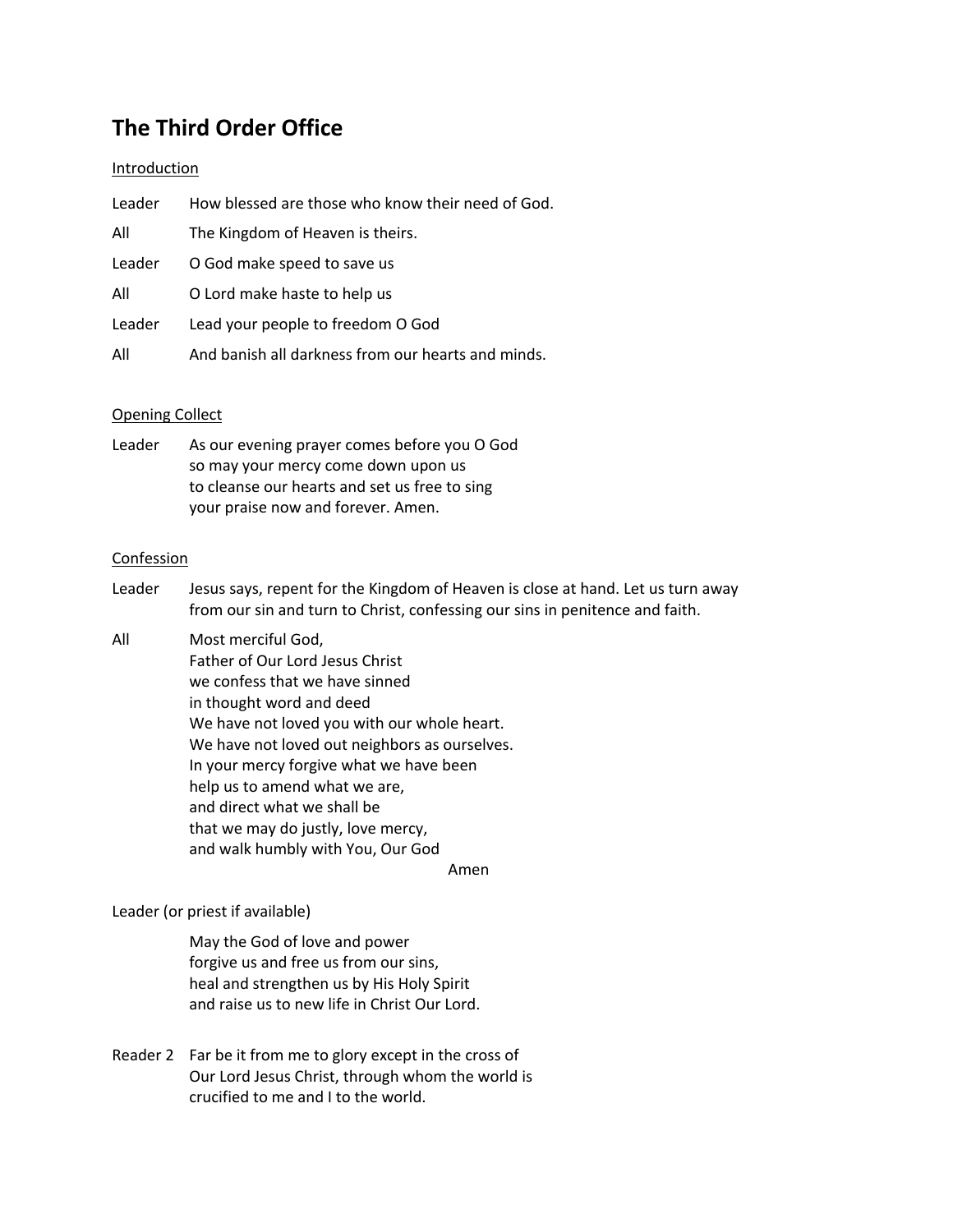# Antiphon

- Reader 1 Most High, all powerful, good Lord, to you be praise, glory, honor and all blessing.
- Reader 2 Only to you, Most High, do they belong and no one is worthy to call upon your name.
- Reader 3 May you be praised, My Lord, with all your creatures, especially brother sun, through whom you lighten the day for us. He is beautiful and radiant with great splendor. He signifies you, O Most High.
- Reader 4 Be praised, my Lord, for sister moon and the stars, clear and precious and lovely they are formed in heaven.
- Reader 1 Be praised, my Lord, for brother wind and for air and clouds, clear skies and all weathers, by which you give sustenance to your creatures.
- Reader 2 Be praised, my Lord, for sister water, who is very useful and humble and precious and pure.
- Reader 3 Be praised, my Lord, for brother fire, by whom the night is illumined for us, he is beautiful and cheerful, full of power and strength.
- Reader 4 Be praised my Lord for sister, our mother earth, who sustains and governs us and produces diverse fruits and colored flowers and grass.
- Reader 1 Be praised, my Lord, by all who forgive for love of you and who bear weakness and tribulation.
- Reader 2 Blessed are those who bear them in peace; for by you most high they will be crowned
- Reader 3 Be praised, my Lord, for our sister, the death of the body, from which no one living is able to flee.
- Reader 4 Woe to those who are dying in mortal sin. Blessed are those who are found doing your most holy will, for the second death will do them no harm
- All Praise and bless my Lord and give him thanks and serve him with great humility.

# The Gospel

#### Matthew 18:1-5

At that time the disciples came to Jesus and asked, "Who, then, is the greatest in the kingdom of heaven?" He called a little child to him and placed the child among them. And he said: "Truly I tell you, unless you change and become like little children, you will never enter the kingdom of heaven. Therefore, whoever takes the lowly position of this child is the greatest in the kingdom of heaven. And whoever welcomes one such child in my name welcomes me."

#### Community Obedience

- All We adore you most holy Lord, Jesus Christ, here and in all your Churches throughout the world and we bless you, because by your Holy Cross you have redeemed the world.
- Reader 1 From the Testament of St Francis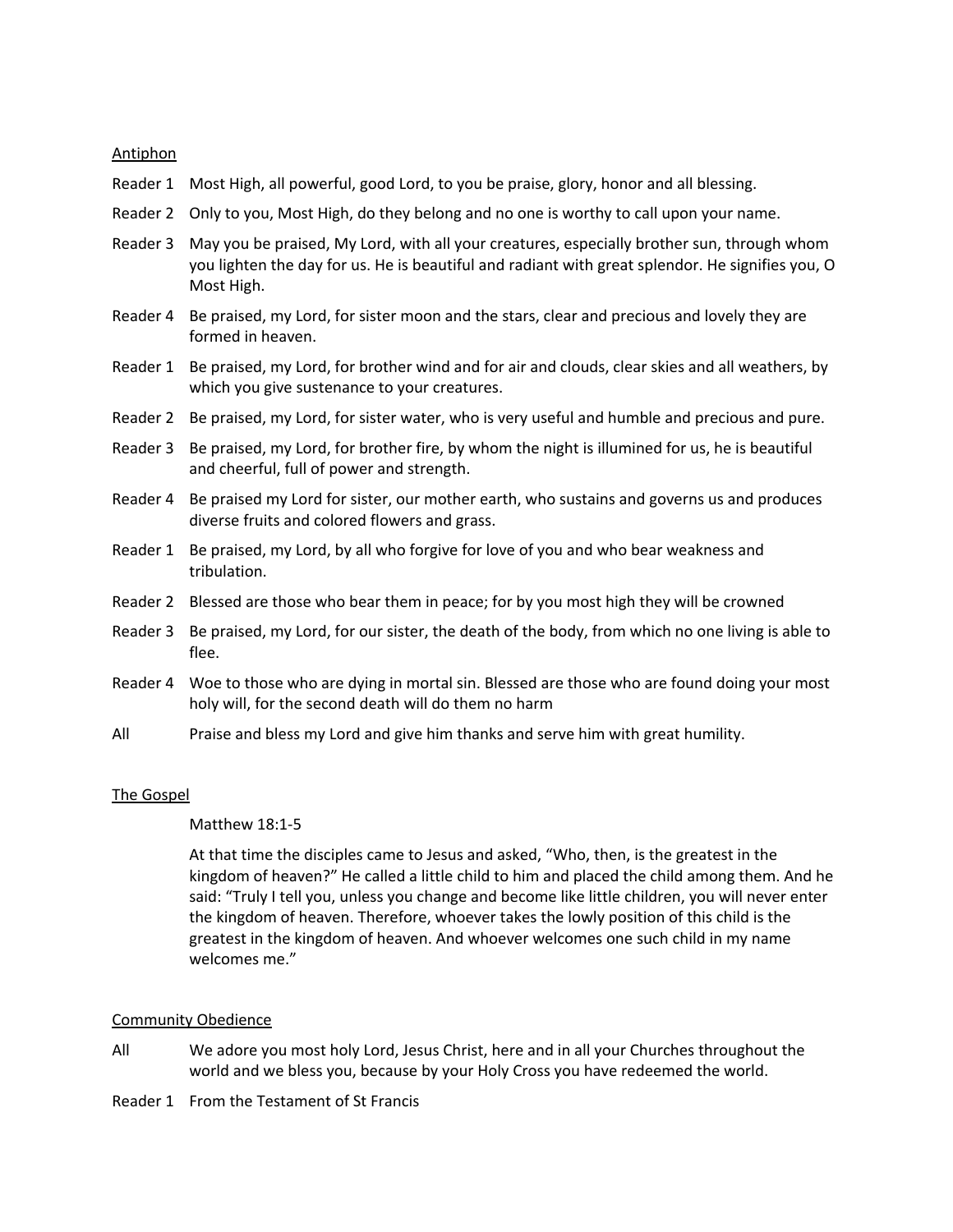"And after the Lord gave me some brothers, no one showed me what to do; but the Most High revealed to me that I was to live according to the manner of the Holy Gospel. And I had it written down in brief, simple words, and the Lord Pope confirmed it for me.

> And those who came to receive this life gave everything they had to the poor; and they were happy with the one tunic patched inside and out, and with a cord and breeches.

> > And we had no desire for anything else."

# **OSF Brothers share a reading from their rule and tell us about their vocation and their profession of vows**

Reader 2 A reading from the Principles of the Third Order of the Society of St Francis: Day Eighteen — Study, The Second Way of Service

> As well as the devotional study of Scripture, we all recognize our Christian responsibility to pursue other branches of study, both sacred and secular. In particular some of us accept the duty of contributing, through research and writing, to a better understanding of the church's mission in the world: the application of Christian principles to the use and distribution of wealth; questions concerning justice and peace; and of all other questions concerning the life of faith.

A moment of reflection

Leader O God, we give you thanks for the Order of St Francis and for the Society of St Francis.

Grant, we pray, that being knit together in community and prayer, we your servants may glorify your holy name after the example of St Francis, and win others to your love; through Jesus Christ our Lord. Amen.

A period of quiet reflection should follow.

# **Responses**

- Leader The Lord is my light and my salvation, the Lord is the strength of my life
- All The Lord is my light and my salvation, the Lord is the strength of my life.
- Leader The light shines in the darkness and the darkness has not overcome it.
- All The Lord is the strength of my life.
- Leader Glory to the Father and to the Son and to the Holy Spirit.
- All The Lord is my light and my salvation, the Lord is the strength of my life.

# Canticle: The Praises Of God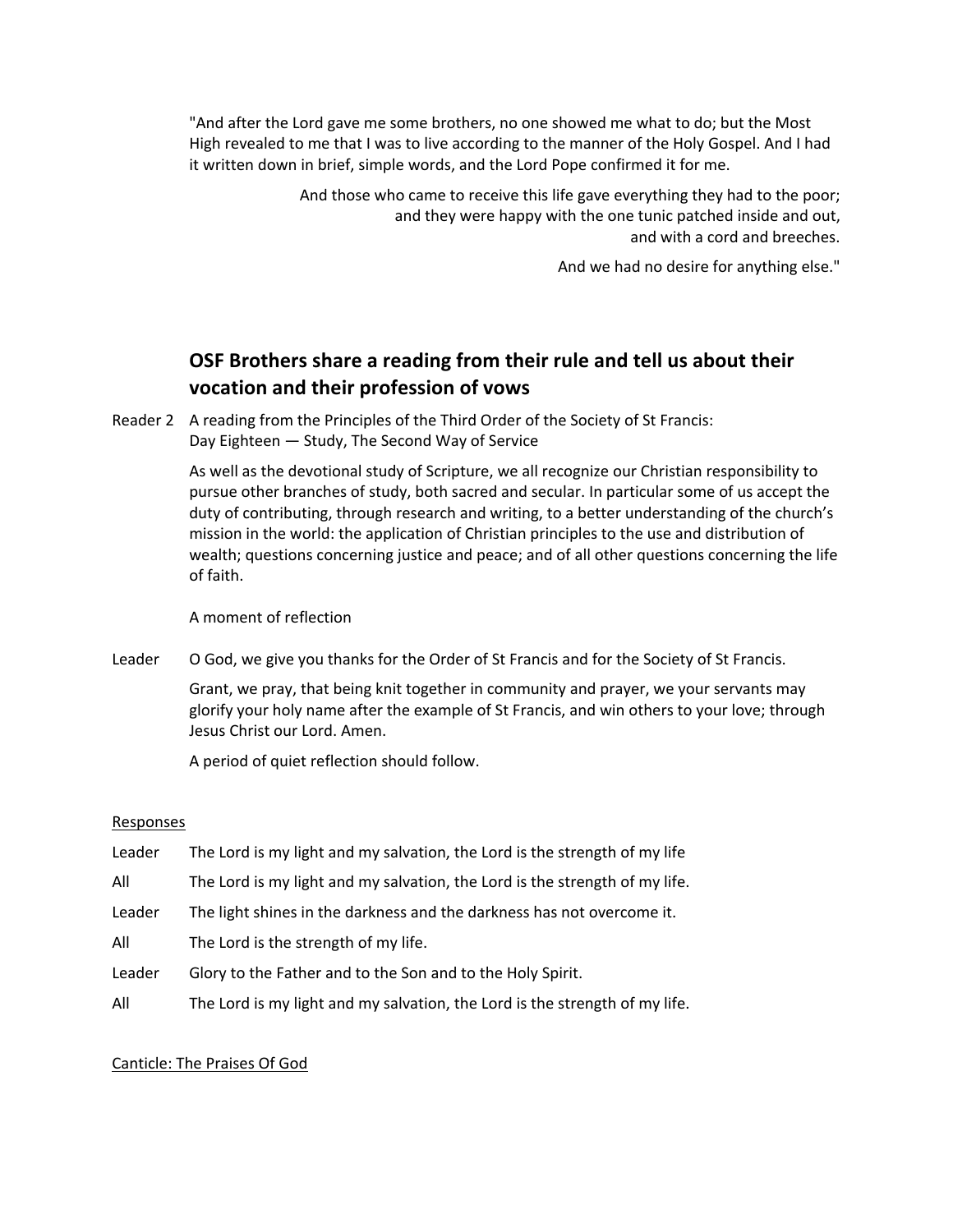- Reader 1 You are holy, Lord, the only God
- Reader 2 And your deeds are wonderful
- Reader 3 You are strong. You are great
- Reader 4 You are the most high, You are almighty.
- Reader 1 You holy Father are king of heaven and earth
- Reader 2 You are three in One, Lord God, all good
- Reader 3 You are good, all good, supremely good
- Reader 4 Lord God, living and true.
- Reader 1 You are love, you are wisdom
- Reader 2 You are humility. You are endurance.
- Reader 3 You are rest. You are peace.
- Reader 4 You are joy and gladness.
- Reader 1 You are justice and moderation
- Reader 2 You are all our riches and you suffice for us.
- Reader 3 You are beauty. You are gentleness
- Reader 4 You are our protector. You are our guardian and defender.
- Reader 1 You are courage. You are our haven and our hope
- Reader 2 You are our faith. You are our great consolation.
- Reader 3 You are our eternal life, great and wonderful Lord
- Reader 4 God almighty, merciful Savior. Amen.

# **SILENCE**

- Leader Lord, have mercy.
- All Christ, have mercy.
- Leader Lord, have mercy.
- All Our Father in heaven hallowed be your name. Your kingdom come, your will be done, on earth as in heaven. Give us today our daily bread forgive us our sins as we forgive those who sin against us. Lead us not into temptation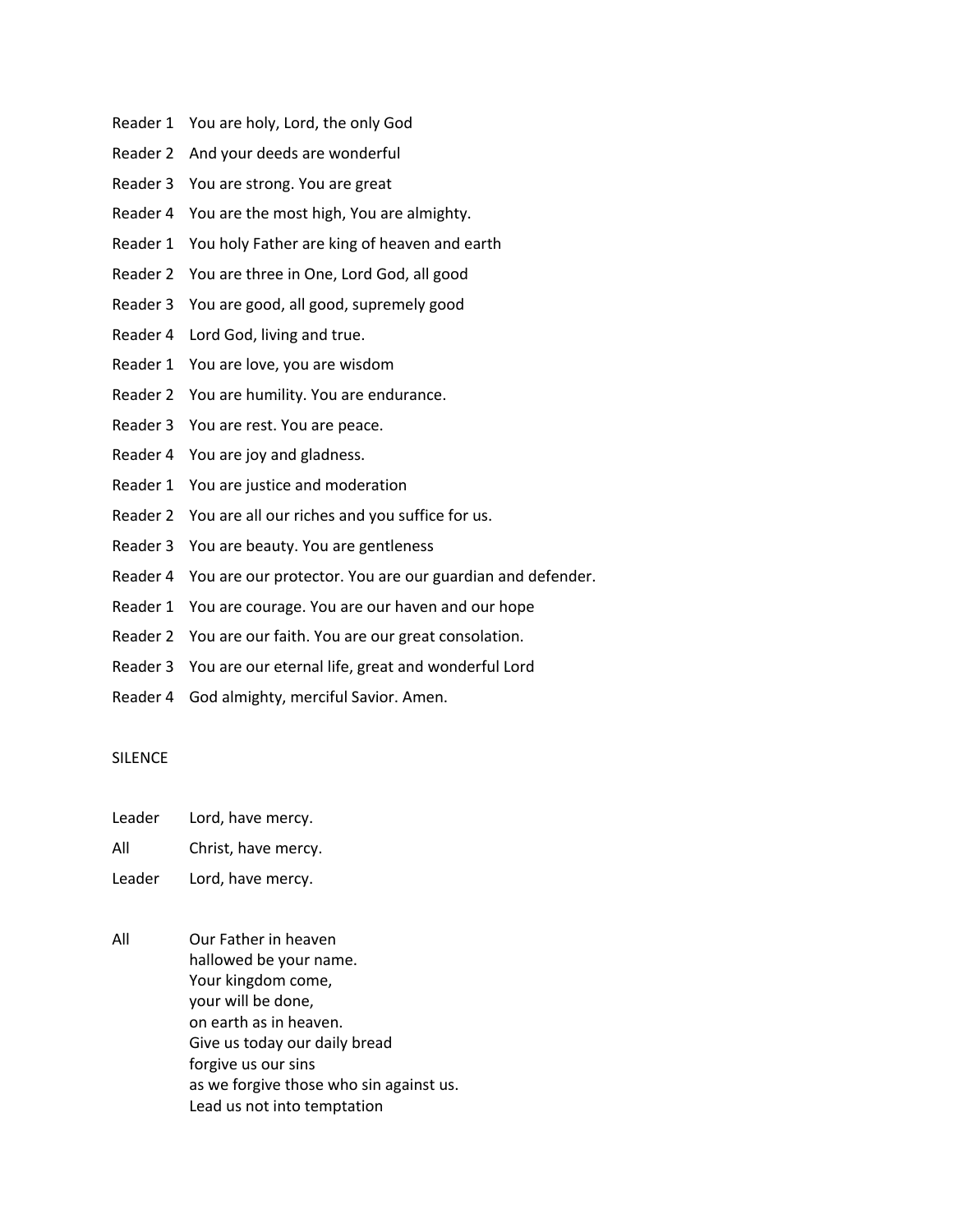but deliver us from evil. For the kingdom, the power and the glory are yours, now and forever. Amen.

Leader Almighty God when the world was growing cold, to the inflaming of our hearts by the fire of your love you raised up blessed Francis bearing in his body the marks of the Passion of your Son; mercifully grant to us your people, true penitence and grace to bear the cross for love of Him who is alive and reigns with you and the Holy Spirit one God now and forever.

- Leader God our Father, you always delight to reveal yourself to the childlike and lowly of heart; grant that following the example of our blessed father Francis we may count the wisdom of this world as foolishness and know only Jesus Christ, and him crucified, who is alive and reigns with you in the unity of the Holy Spirit, one God for ever and ever.
- All Amen.
- All May the power of your love, O Lord, fiery and sweet as honey, wean our hearts from all that is under heaven, that we may die for the love of your love, you who were so good as to die for love of our love. Amen.
- Leader May God kindle in us the fire of his love, bless us, preserve us from all evil and bring us to everlasting life.
- Leader Let us bless the Lord.
- All Thanks be to God.
- Leader The Blessing for Brother Leo
- The Lord bless you and keep you. The Lord make his face shine upon you and be gracious unto you. The Lord lift up the light of his countenance upon you and give you his peace. My brothers and sisters, the Lord bless you. All Amen.

All Amen.